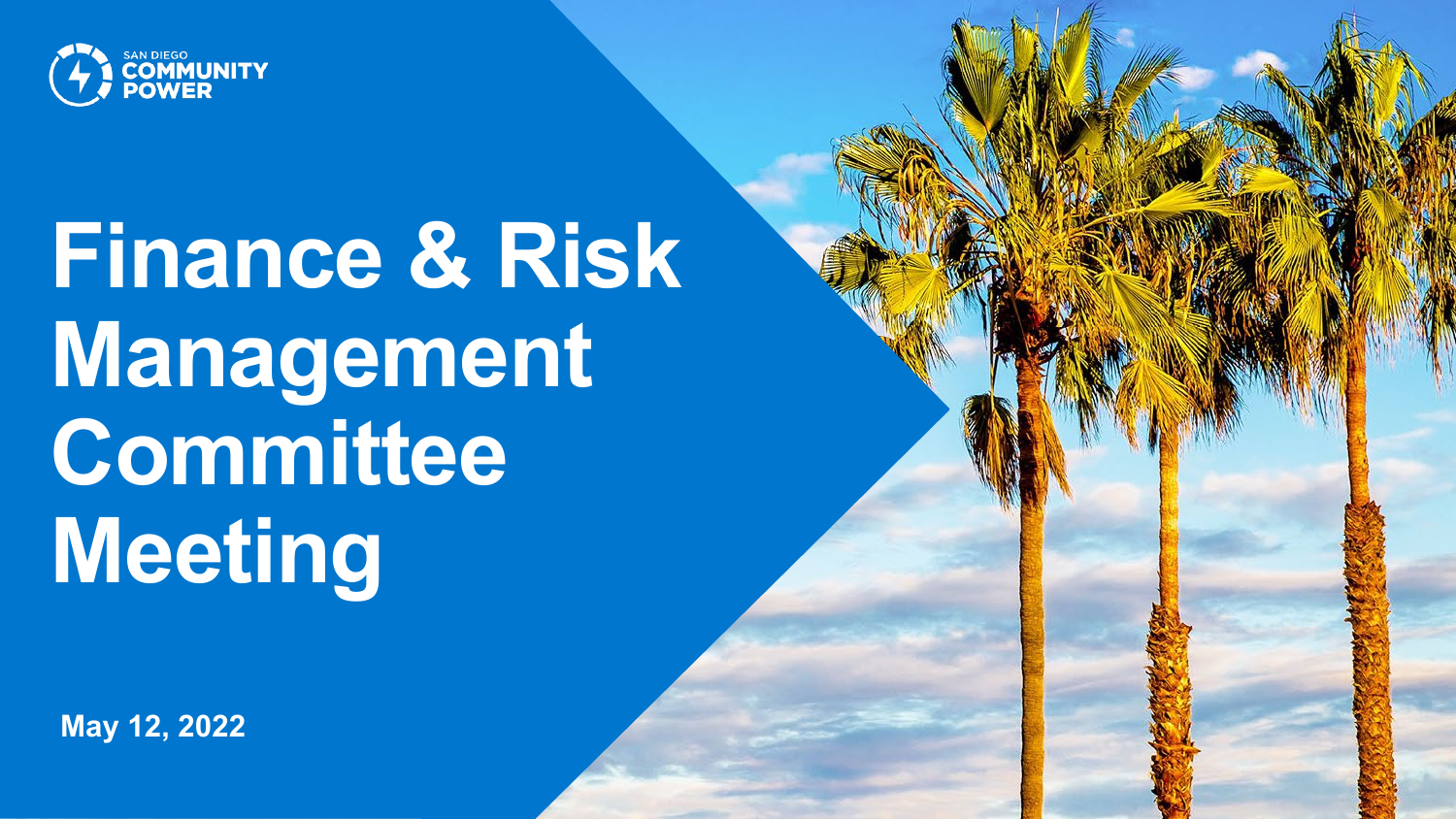## **Regular Meeting Agenda**

**Welcome**

**Roll Call**

**Public Comment for items Not on the Agenda**

**Items to be Added, Withdrawn or Reordered on the Agenda**

**REGULAR AGENDA**

**1. Report on Treasurer's Report for Period Ending 3/31/22**

**Committee Member Announcements**

**Adjournment**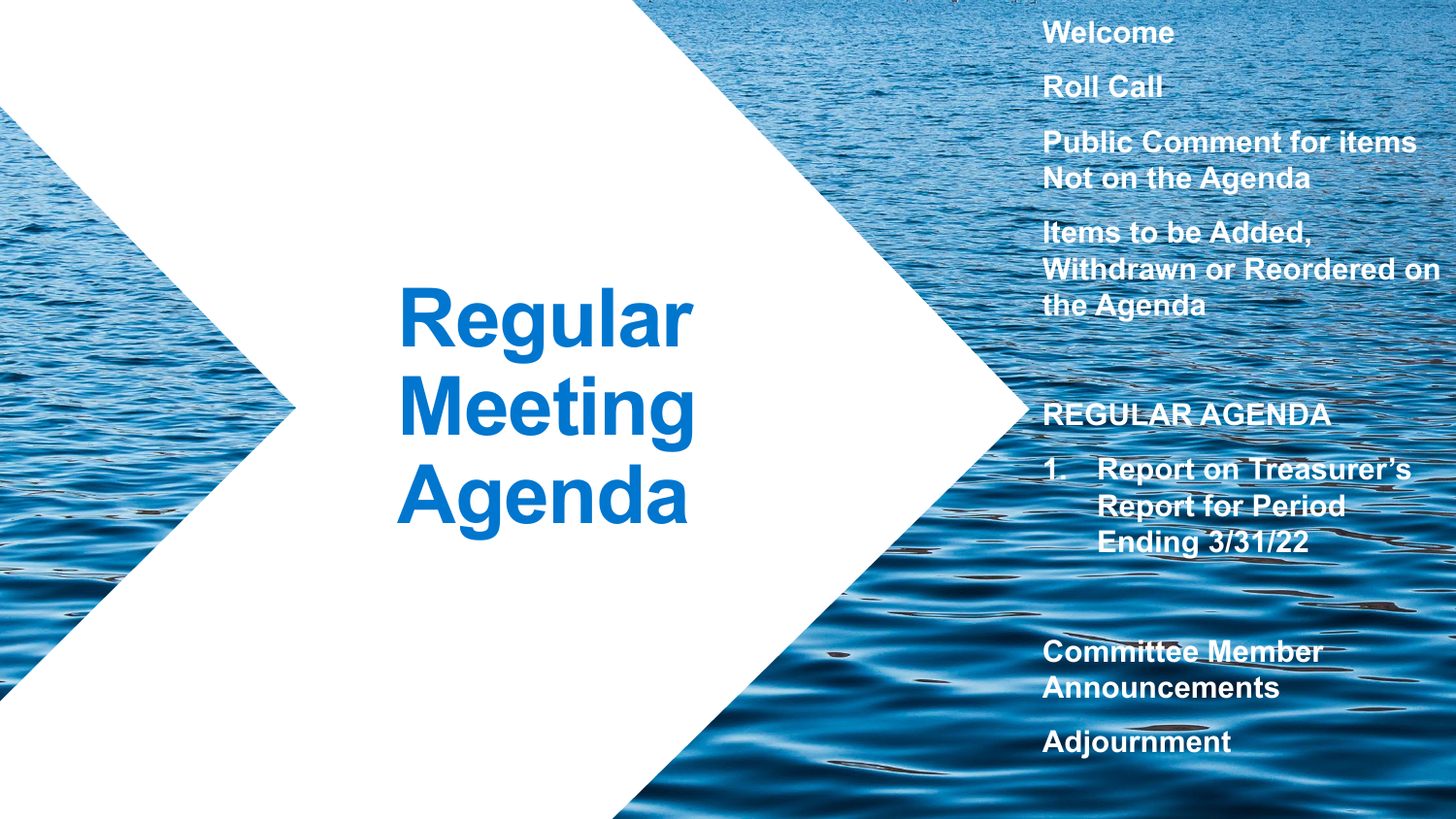

#### **Recommendation: Receive and File Treasurer's Report for Period Ending 3/31/22**

Presenter:

Dr. Eric Washington, Chief Financial Officer

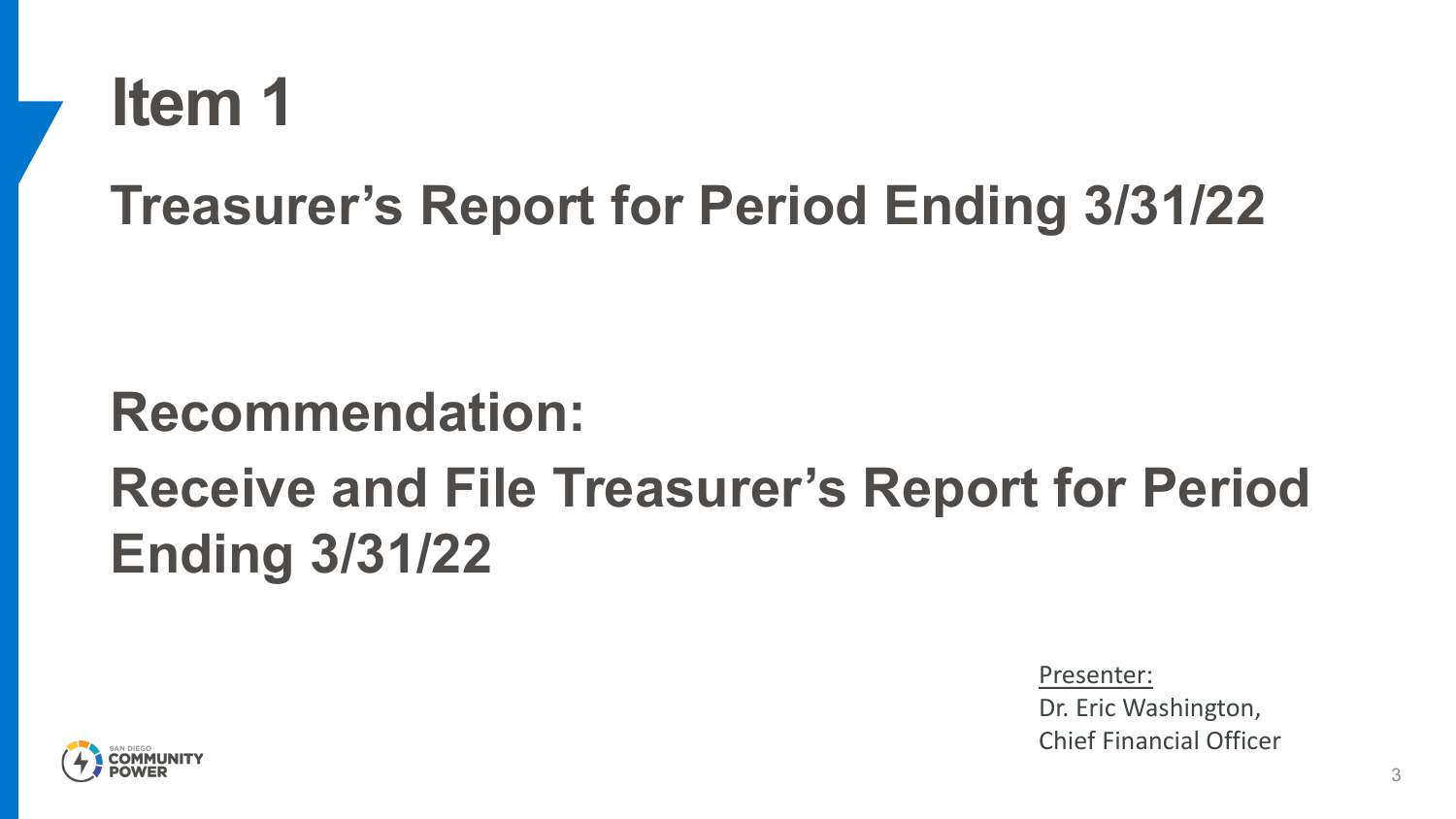### **Item 1: Treasurer's Report**

YTD FY22 Budget v. Actual

Results for the period were in line compared to the amended budget:

- Net operating revenues were 0.8% under the budgeted amount primarily due to a timing differential related to billing.
- Operating expenses came in 1.6% under the budgeted amount

Financial results for the YTD FY22:

- \$251.38M in net operating revenues
- \$245.79M in total expenses (includes energy costs of \$239.80M or 95% of net revenues)
- \$5.59M change in net position

|                               | YTD FY22 as of<br>$3/31/22$ (9 mos) |             | <b>FY22 YTD</b><br><b>Budget</b> |             | <b>Budget</b><br>Variance (\$) |               | Budget (%) |
|-------------------------------|-------------------------------------|-------------|----------------------------------|-------------|--------------------------------|---------------|------------|
| <b>Net Operating Revenues</b> |                                     | 251,375,501 |                                  | 253,498,793 |                                | (2, 123, 292) | 99         |
| <b>Total Expenses</b>         |                                     | 245,788,242 |                                  | 249,855,356 |                                | (4,067,114)   | 98         |
| Change in Net Position        |                                     | 5,587,259   |                                  | 3,643,437   |                                | 1,943,822     |            |



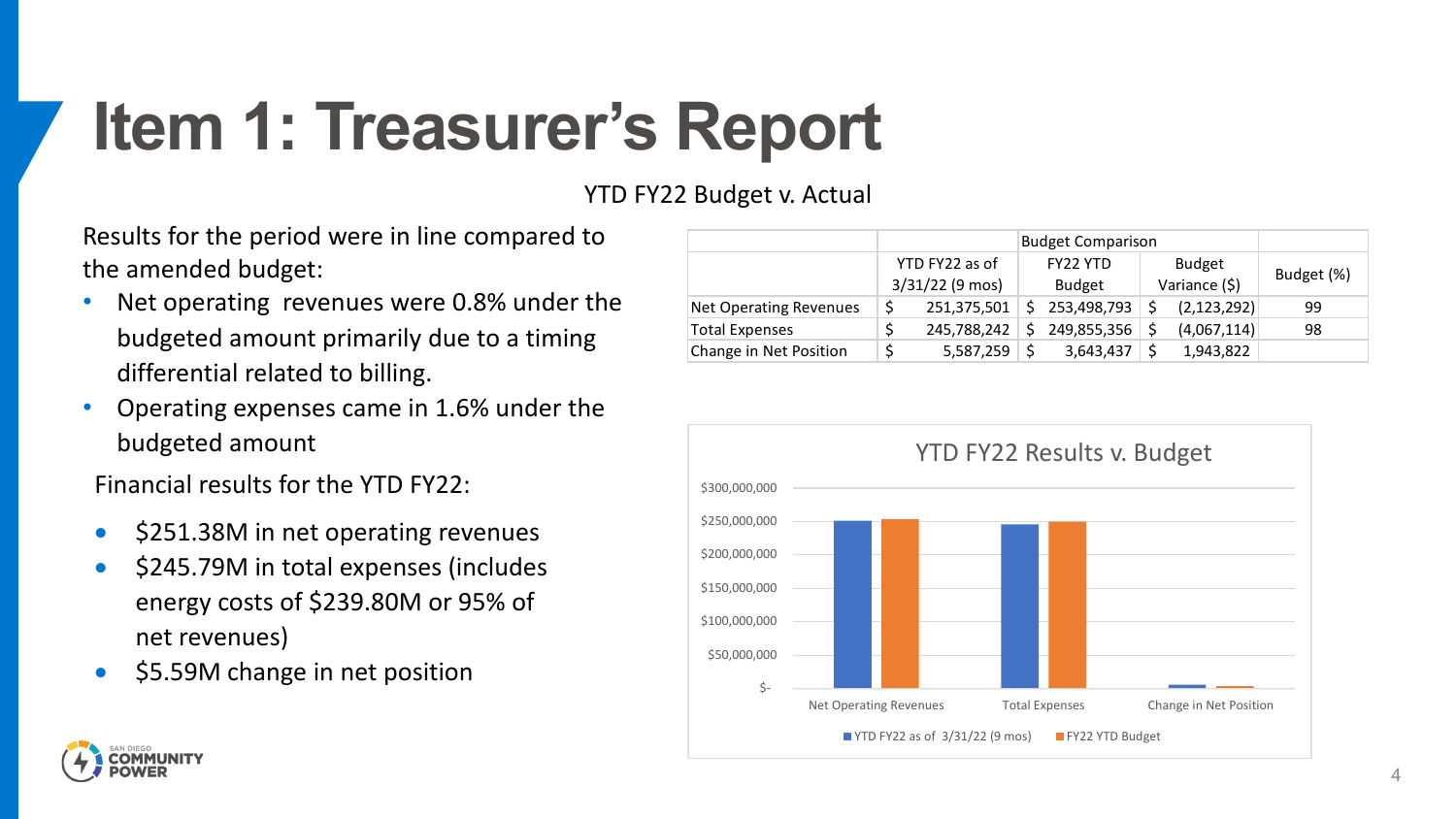### **Item 1: Treasurer's Report**

YTD FY22 Proforma v. Actual

Year-to-date financial results compared to projections:

- Net operating revenues were 0.7% under the proforma projections
- Total expenses were 1.2% under the proforma projections
- Change in net position was \$1.22M over the projected

|                               | YTD FY22 as of<br>$3/31/22$ (9 mos) | <b>FY22 YTD</b><br>ProForma |             | ProForma<br>Variance (\$) |             | Proforma (%) |
|-------------------------------|-------------------------------------|-----------------------------|-------------|---------------------------|-------------|--------------|
| <b>Net Operating Revenues</b> | 251,375,501                         |                             | 253,054,678 |                           | (1,679,177) | $-0.66%$     |
| <b>Total Expenses</b>         | 245,788,242                         | Ś                           | 248,686,920 |                           | (2,898,678) | $-1.17%$     |
| Change in Net Position        | 5,587,259                           |                             | 4,367,758   |                           | 1,219,501   | 27.92%       |



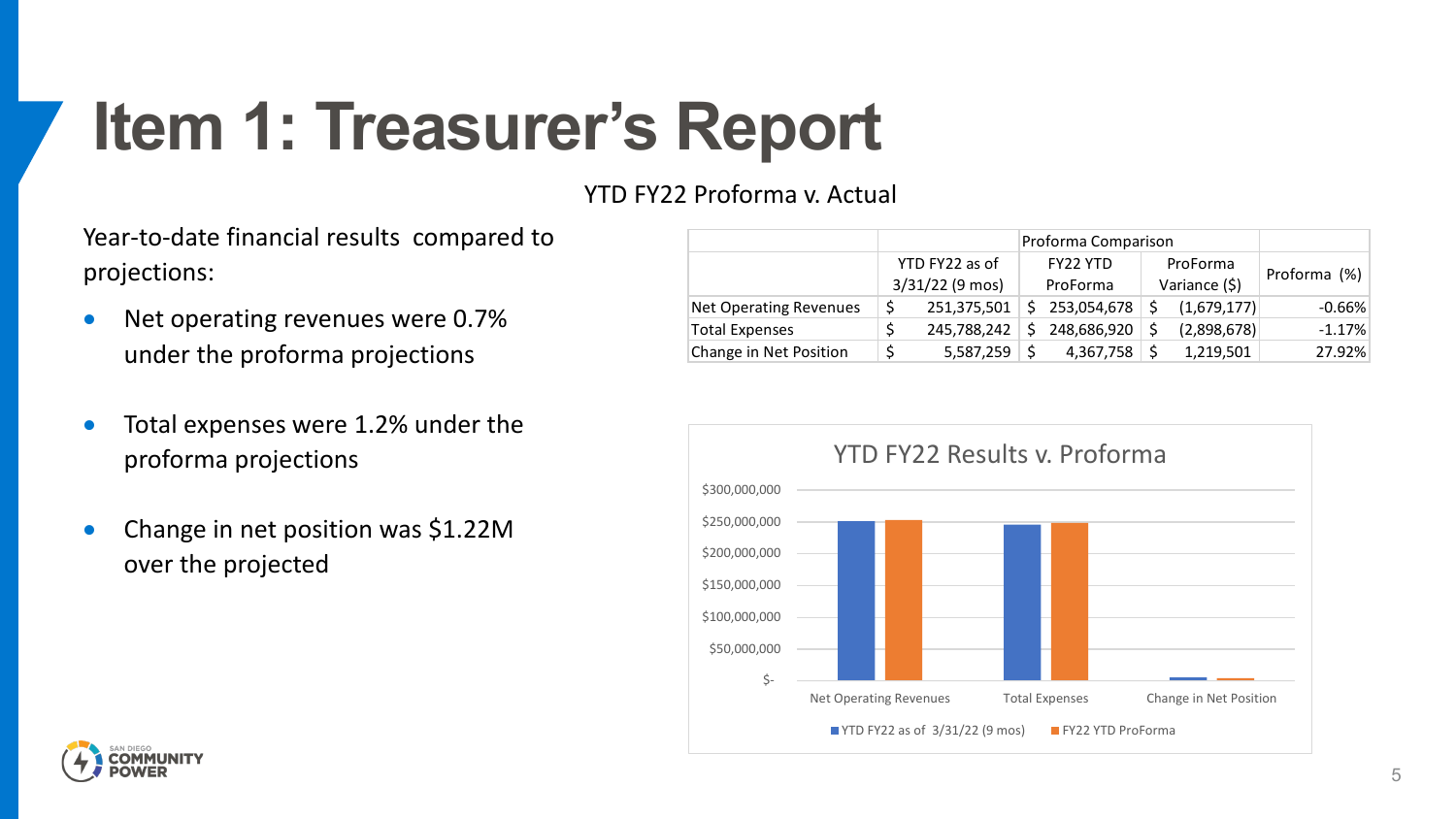

#### **Recommendation: Receive and File Treasurer's Report for Period Ending 3/31/22**